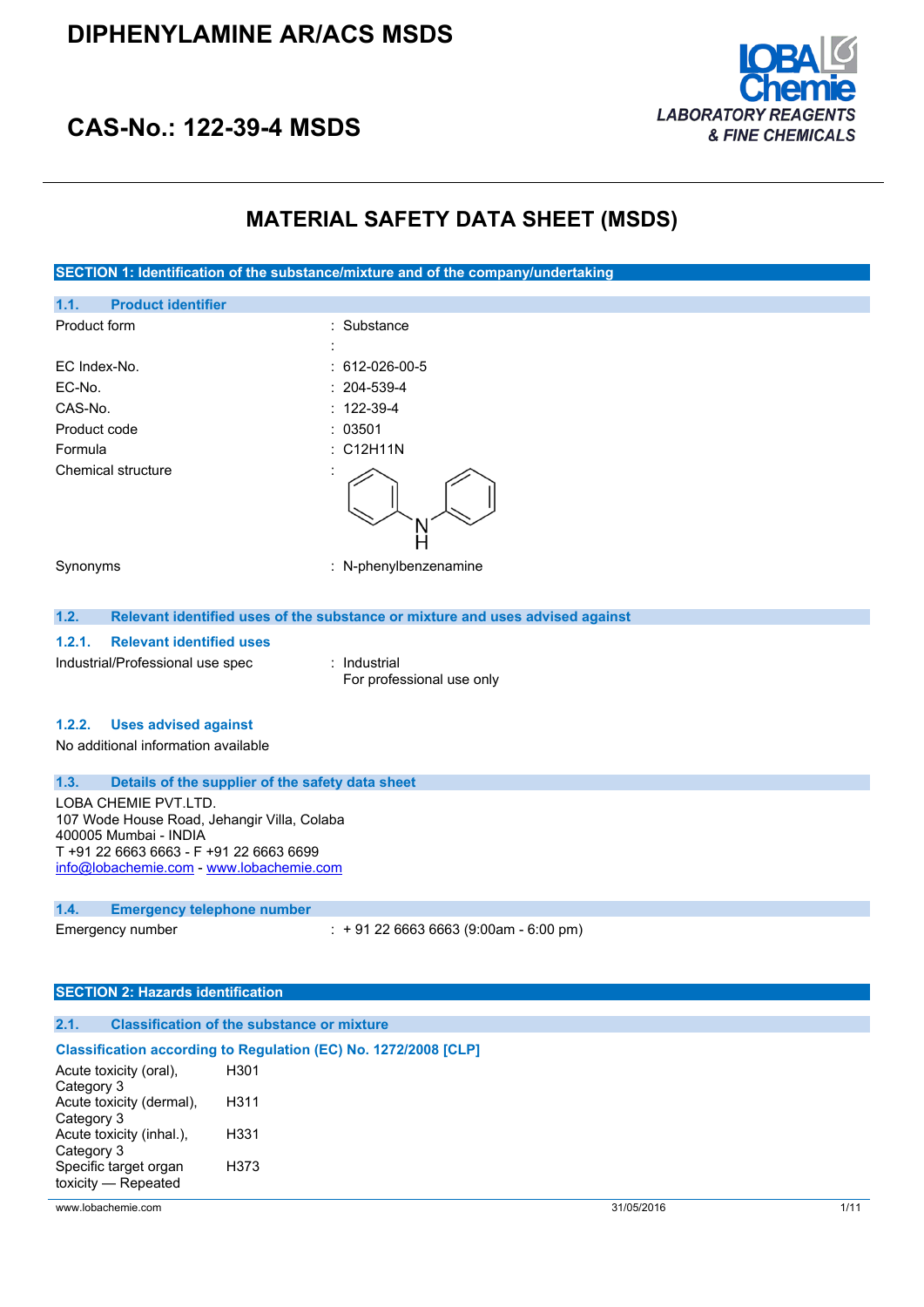Safety Data Sheet

exposure, Category 2 Hazardous to the aquatic H410 environment — Chronic Hazard, Category 1

Full text of H statements : see section 16

**Classification according to Directive 67/548/EEC [DSD] or 1999/45/EC [DPD]**

T; R23/24/25 N; R50/53 R33 Full text of R-phrases: see section 16

**Adverse physicochemical, human health and environmental effects**

No additional information available

| 2.2. | <b>Label elements</b>                                      |                                                                                                                                                                                                                                                                                                                                                                                                                                                                                  |
|------|------------------------------------------------------------|----------------------------------------------------------------------------------------------------------------------------------------------------------------------------------------------------------------------------------------------------------------------------------------------------------------------------------------------------------------------------------------------------------------------------------------------------------------------------------|
|      | Labelling according to Regulation (EC) No. 1272/2008 [CLP] |                                                                                                                                                                                                                                                                                                                                                                                                                                                                                  |
|      | Hazard pictograms (CLP)                                    |                                                                                                                                                                                                                                                                                                                                                                                                                                                                                  |
|      |                                                            | GHS09<br>GHS06<br>GHS08                                                                                                                                                                                                                                                                                                                                                                                                                                                          |
|      | Signal word (CLP)                                          | : Danger                                                                                                                                                                                                                                                                                                                                                                                                                                                                         |
|      | Hazard statements (CLP)                                    | : H301+H311+H331 - Toxic if swallowed, in contact with skin or if inhaled<br>H373 - May cause damage to organs through prolonged or repeated exposure.<br>H410 - Very toxic to aquatic life with long lasting effects.                                                                                                                                                                                                                                                           |
|      | Precautionary statements (CLP)                             | : P261 - Avoid breathing vapours, spray, dust, fume, gas.<br>P273 - Avoid release to the environment.<br>P280 - Wear protective gloves, protective clothing, eye protection, face protection.<br>P301+P310 - IF SWALLOWED: Immediately call a POISON CENTER/doctor<br>P311 - Call a POISON CENTER/doctor<br>P501 - Dispose of contents/container to hazardous or special waste collection point,<br>in accordance with local, regional, national and/or international regulation |

#### **2.3. Other hazards**

No additional information available

| <b>SECTION 3: Composition/information on ingredients</b> |                                   |  |
|----------------------------------------------------------|-----------------------------------|--|
|                                                          |                                   |  |
| 3.1.<br><b>Substances</b>                                |                                   |  |
| Name                                                     | $\therefore$ DIPHENYLAMINE AR/ACS |  |
| CAS-No.                                                  | $: 122 - 39 - 4$                  |  |
| EC-No.                                                   | $: 204 - 539 - 4$                 |  |
| EC Index-No.                                             | $: 612-026-00-5$                  |  |
|                                                          |                                   |  |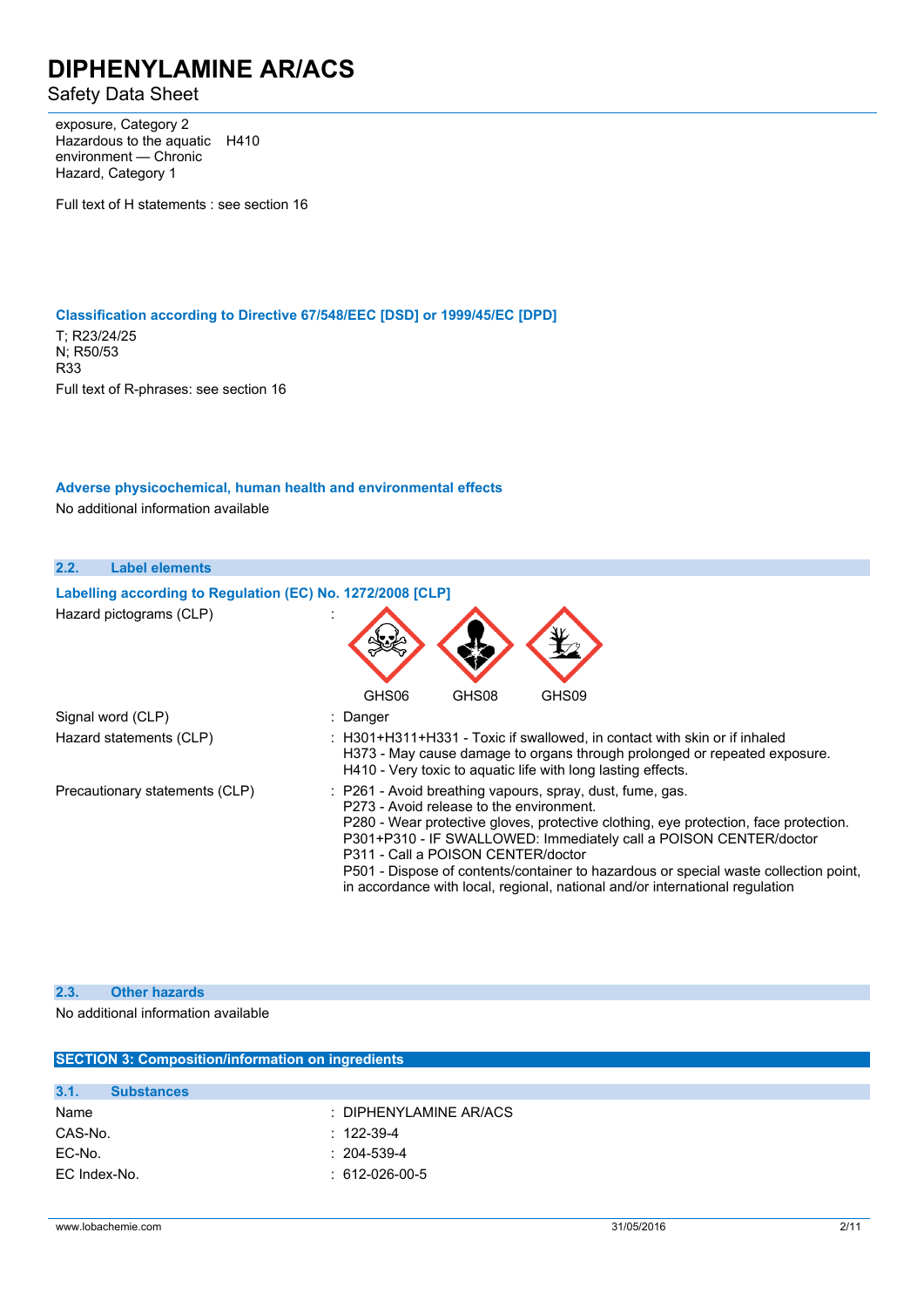Safety Data Sheet

Full text of R- and H-statements: see section 16

**3.2. Mixtures** Not applicable **SECTION 4: First aid measures 4.1. Description of first aid measures** First-aid measures after inhalation : Assure fresh air breathing. If breathing is difficult, remove victim to fresh air and keep at rest in a position comfortable for breathing. First-aid measures after skin contact : Immediately call a POISON CENTER/doctor. Take off immediately all contaminated clothing. Wash with plenty of water/…. First-aid measures after eye contact : Rinse cautiously with water for several minutes. Remove contact lenses, if present and easy to do. Continue rinsing. Get medical advice/attention. First-aid measures after ingestion : Rinse mouth. Obtain emergency medical attention. **4.2. Most important symptoms and effects, both acute and delayed** Symptoms/effects **in the symptoms/effects** in May cause damage to organs through prolonged or repeated exposure. Symptoms/effects after inhalation : Toxic if inhaled. Symptoms/effects after skin contact : Toxic in contact with skin. Symptoms/effects after ingestion : Toxic if swallowed. **4.3. Indication of any immediate medical attention and special treatment needed** Treat symptomatically. **SECTION 5: Firefighting measures 5.1. Extinguishing media** Suitable extinguishing media : Carbon dioxide. Dry powder. Foam. Water spray. Unsuitable extinguishing media : Do not use a heavy water stream. **5.2. Special hazards arising from the substance or mixture** No additional information available **5.3. Advice for firefighters** Protection during firefighting : Do not enter fire area without proper protective equipment, including respiratory protection. **SECTION 6: Accidental release measures 6.1. Personal precautions, protective equipment and emergency procedures 6.1.1. For non-emergency personnel** Emergency procedures : Evacuate unnecessary personnel. **6.1.2. For emergency responders** Protective equipment : Use personal protective equipment as required. Emergency procedures : Ventilate area. **6.2. Environmental precautions** Very toxic to aquatic life with long lasting effects. **6.3. Methods and material for containment and cleaning up** Methods for cleaning up : Soak up spills with inert solids, such as clay or diatomaceous earth as soon as

possible. On land, sweep or shovel into suitable containers.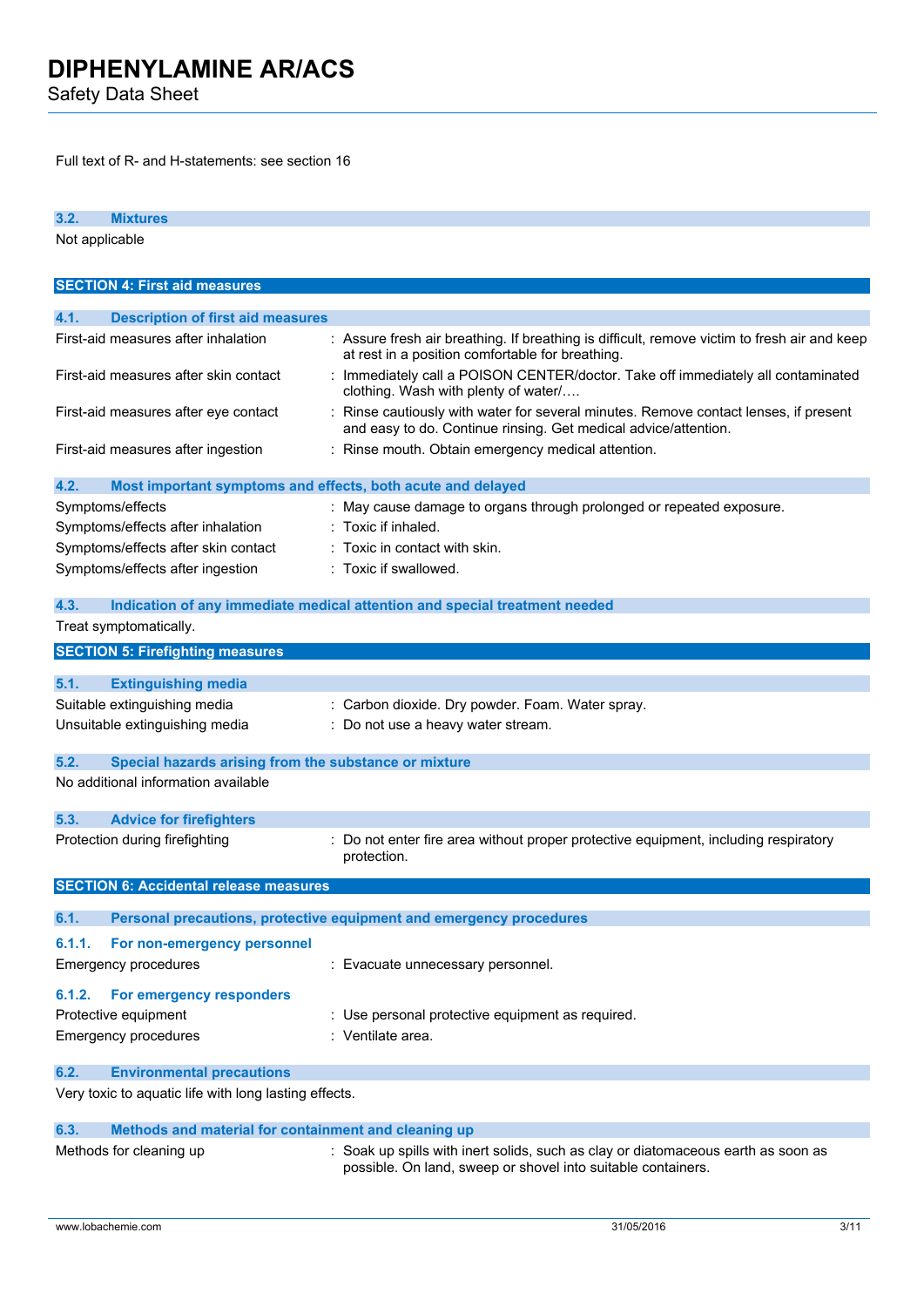Safety Data Sheet

| <b>Reference to other sections</b><br>6.4.                           |                                                                                                                                                                                   |
|----------------------------------------------------------------------|-----------------------------------------------------------------------------------------------------------------------------------------------------------------------------------|
| No additional information available                                  |                                                                                                                                                                                   |
| <b>SECTION 7: Handling and storage</b>                               |                                                                                                                                                                                   |
|                                                                      |                                                                                                                                                                                   |
| 7.1.<br><b>Precautions for safe handling</b>                         |                                                                                                                                                                                   |
| Precautions for safe handling                                        | : Avoid contact with skin and eyes. Do not breathe vapours. Provide good ventilation<br>in process area to prevent formation of vapour.                                           |
| Hygiene measures                                                     | : Do not eat, drink or smoke when using this product. Wash hands and other exposed<br>areas with mild soap and water before eating, drinking or smoking and when leaving<br>work. |
| 7.2.<br>Conditions for safe storage, including any incompatibilities |                                                                                                                                                                                   |
| Storage conditions                                                   | : Store in a well-ventilated place. Keep container tightly closed.                                                                                                                |
| <b>Specific end use(s)</b><br>7.3.                                   |                                                                                                                                                                                   |
| No additional information available                                  |                                                                                                                                                                                   |
| <b>SECTION 8: Exposure controls/personal protection</b>              |                                                                                                                                                                                   |
|                                                                      |                                                                                                                                                                                   |
| 8.1.<br><b>Control parameters</b>                                    |                                                                                                                                                                                   |
| No additional information available                                  |                                                                                                                                                                                   |
|                                                                      |                                                                                                                                                                                   |
|                                                                      |                                                                                                                                                                                   |
|                                                                      |                                                                                                                                                                                   |
| 8.2.<br><b>Exposure controls</b>                                     |                                                                                                                                                                                   |
| Hand protection                                                      | : Protective gloves                                                                                                                                                               |

| Eye protection                                                 | : Chemical goggles or safety glasses                               |
|----------------------------------------------------------------|--------------------------------------------------------------------|
| Skin and body protection                                       | : Wear suitable protective clothing                                |
| Respiratory protection                                         | : [In case of inadequate ventilation] wear respiratory protection. |
| <b>SECTION 9: Physical and chemical properties</b>             |                                                                    |
| 9.1.<br>Information on basic physical and chemical properties  |                                                                    |
| Physical state                                                 | : Solid                                                            |
| Molecular mass                                                 | : $169.23$ g/mol                                                   |
| Colour                                                         | : Cream coloured powder.                                           |
| Odour                                                          | floral odor.                                                       |
| Odour threshold                                                | : No data available                                                |
| pH                                                             | : No data available                                                |
| Relative evaporation rate (butylacetate=1) : No data available |                                                                    |
| Melting point                                                  | $: 50 - 53$ °C                                                     |
| Freezing point                                                 | : No data available                                                |
| Boiling point                                                  | : $302 °C$                                                         |
| Flash point                                                    | : 153 °C                                                           |
| Auto-ignition temperature                                      | : No data available                                                |
|                                                                |                                                                    |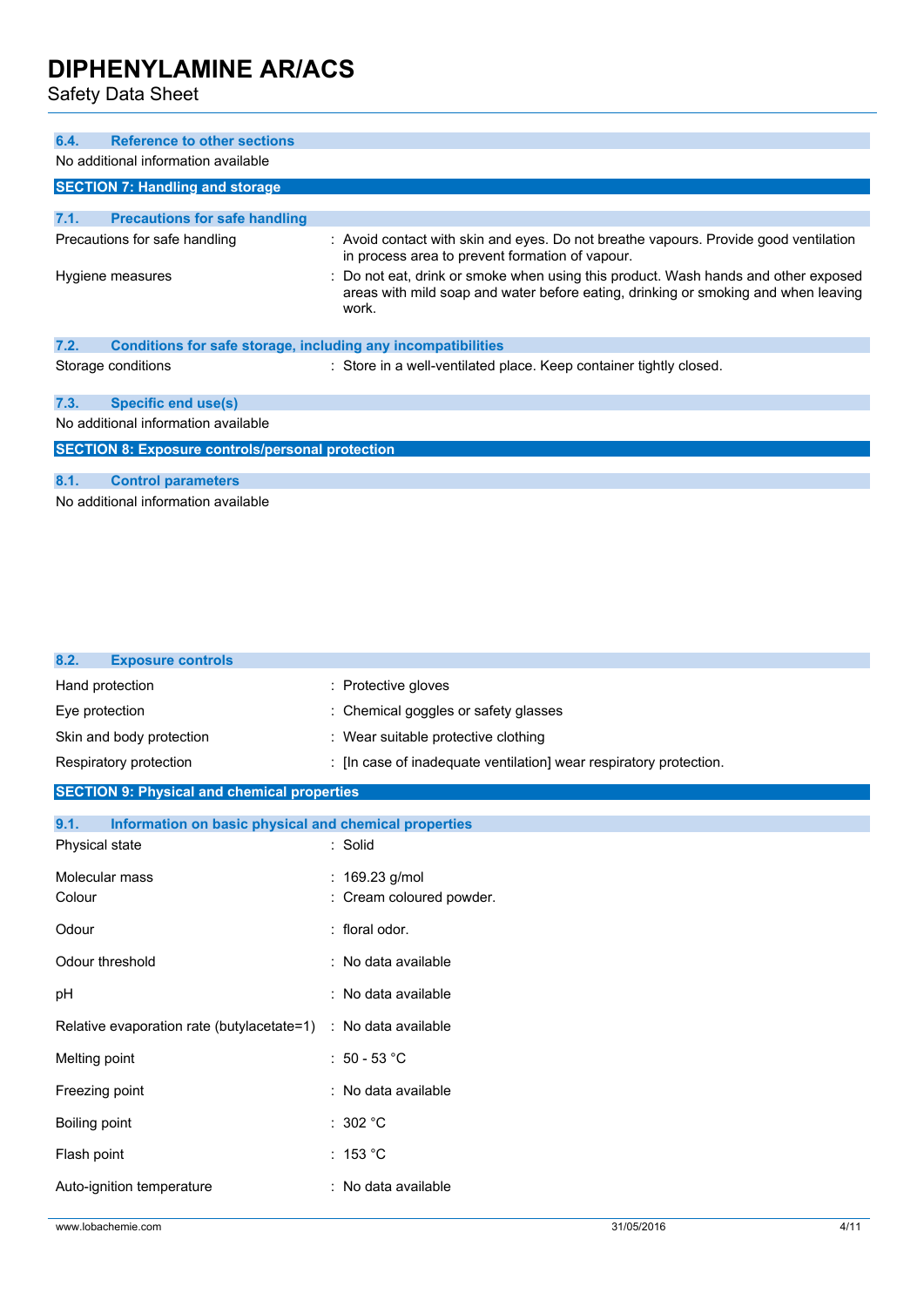### Safety Data Sheet

| <b>Safety Data Sheet</b>                                                                                               |                                                           |  |
|------------------------------------------------------------------------------------------------------------------------|-----------------------------------------------------------|--|
| Decomposition temperature                                                                                              | : No data available                                       |  |
| Flammability (solid, gas)                                                                                              | : No data available                                       |  |
| Vapour pressure                                                                                                        | : 1 mm Hg at $108^{\circ}$ C                              |  |
| Relative vapour density at 20 °C                                                                                       | : 5.82                                                    |  |
| Relative density                                                                                                       | : No data available                                       |  |
| Density<br>Solubility                                                                                                  | : $1.16$ g/cm <sup>3</sup><br>: Water: Insoluble in water |  |
| Log Pow                                                                                                                | : 3.5                                                     |  |
| Viscosity, kinematic                                                                                                   | : No data available                                       |  |
| Viscosity, dynamic                                                                                                     | : No data available                                       |  |
| <b>Explosive properties</b>                                                                                            | : No data available                                       |  |
| Oxidising properties                                                                                                   | : No data available                                       |  |
| <b>Explosive limits</b>                                                                                                | : No data available                                       |  |
| <b>Other information</b><br>9.2.<br>No additional information available<br><b>SECTION 10: Stability and reactivity</b> |                                                           |  |
|                                                                                                                        |                                                           |  |
| <b>Reactivity</b><br>10.1.<br>No additional information available                                                      |                                                           |  |
| 10.2.<br><b>Chemical stability</b>                                                                                     |                                                           |  |
| Stable under normal conditions.                                                                                        |                                                           |  |
| 10.3.<br><b>Possibility of hazardous reactions</b><br>No additional information available                              |                                                           |  |
| 10.4.<br><b>Conditions to avoid</b>                                                                                    |                                                           |  |
| Air contact. Direct sunlight. Moisture.                                                                                |                                                           |  |
| 10.5.<br><b>Incompatible materials</b>                                                                                 |                                                           |  |
| No additional information available                                                                                    |                                                           |  |
| <b>Hazardous decomposition products</b><br>10.6.                                                                       |                                                           |  |
| No additional information available                                                                                    |                                                           |  |
| <b>SECTION 11: Toxicological information</b>                                                                           |                                                           |  |

| 11.1.          | Information on toxicological effects |                                                                                                  |
|----------------|--------------------------------------|--------------------------------------------------------------------------------------------------|
| Acute toxicity |                                      | : Oral: Toxic if swallowed. Dermal: Toxic in contact with skin. Inhalation: Toxic if<br>inhaled. |
|                |                                      |                                                                                                  |

| Skin corrosion/irritation         | : Not classified |
|-----------------------------------|------------------|
| Serious eye damage/irritation     | : Not classified |
| Respiratory or skin sensitisation | : Not classified |
| Germ cell mutagenicity            | : Not classified |
| Carcinogenicity                   | : Not classified |
|                                   |                  |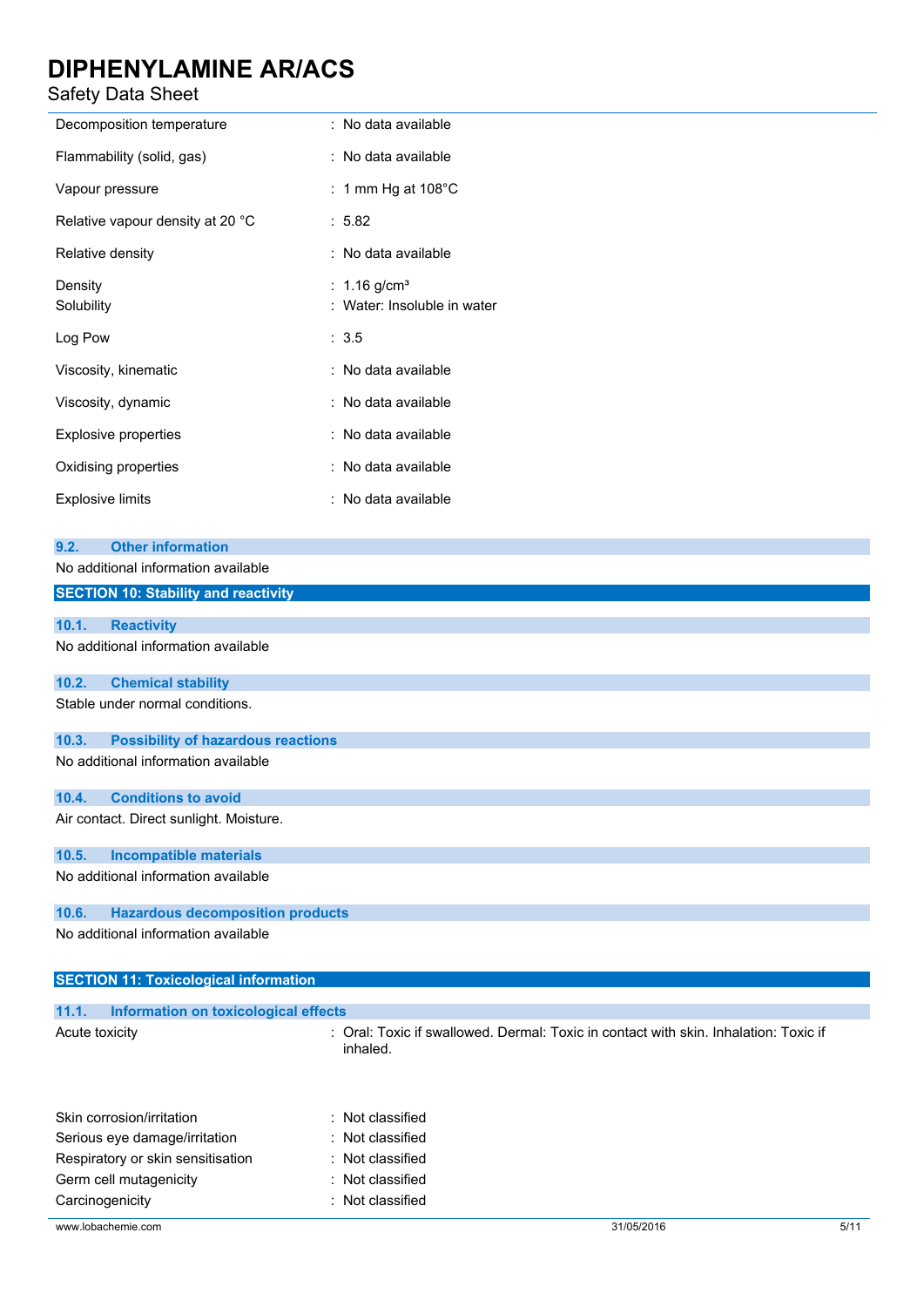Safety Data Sheet

| Reproductive toxicity                                                    | : Not classified                                                     |
|--------------------------------------------------------------------------|----------------------------------------------------------------------|
| STOT-single exposure                                                     | $:$ Not classified                                                   |
| STOT-repeated exposure                                                   | : May cause damage to organs through prolonged or repeated exposure. |
| Additional information                                                   | : There are potential chronic health effects to consider             |
| Aspiration hazard                                                        | : Not classified                                                     |
| Potential adverse human health effects<br>and symptoms<br>OPTATIAN A. F. | $\therefore$ Toxic if swallowed. Toxic in contact with skin.         |

| <b>SECTION 12: Ecological information</b> |                                                         |  |
|-------------------------------------------|---------------------------------------------------------|--|
|                                           |                                                         |  |
| 12.1.<br><b>Toxicity</b>                  |                                                         |  |
| Ecology - water                           | : Very toxic to aquatic life with long lasting effects. |  |

| 12.2.<br><b>Persistence and degradability</b> |                                                         |
|-----------------------------------------------|---------------------------------------------------------|
| DIPHENYLAMINE AR/ACS (122-39-4)               |                                                         |
| Persistence and degradability                 | May cause long-term adverse effects in the environment. |

| 12.3.   | <b>Bioaccumulative potential</b> |     |
|---------|----------------------------------|-----|
|         | DIPHENYLAMINE AR/ACS (122-39-4)  |     |
| Log Pow |                                  | 3.5 |

#### **12.4. Mobility in soil**

No additional information available

#### **12.5. Results of PBT and vPvB assessment**

No additional information available

| 12.6.<br><b>Other adverse effects</b>         |                                                                                                                                                                |
|-----------------------------------------------|----------------------------------------------------------------------------------------------------------------------------------------------------------------|
| No additional information available           |                                                                                                                                                                |
| <b>SECTION 13: Disposal considerations</b>    |                                                                                                                                                                |
|                                               |                                                                                                                                                                |
| 13.1.<br><b>Waste treatment methods</b>       |                                                                                                                                                                |
| Product/Packaging disposal<br>recommendations | Dispose of contents/container to hazardous or special waste collection point, in<br>accordance with local, regional, national and/or international regulation. |
| Ecology - waste materials                     | : Hazardous waste due to toxicity.                                                                                                                             |
| <b>SECTION 14: Transport information</b>      |                                                                                                                                                                |

In accordance with ADR / RID / IMDG / IATA / ADN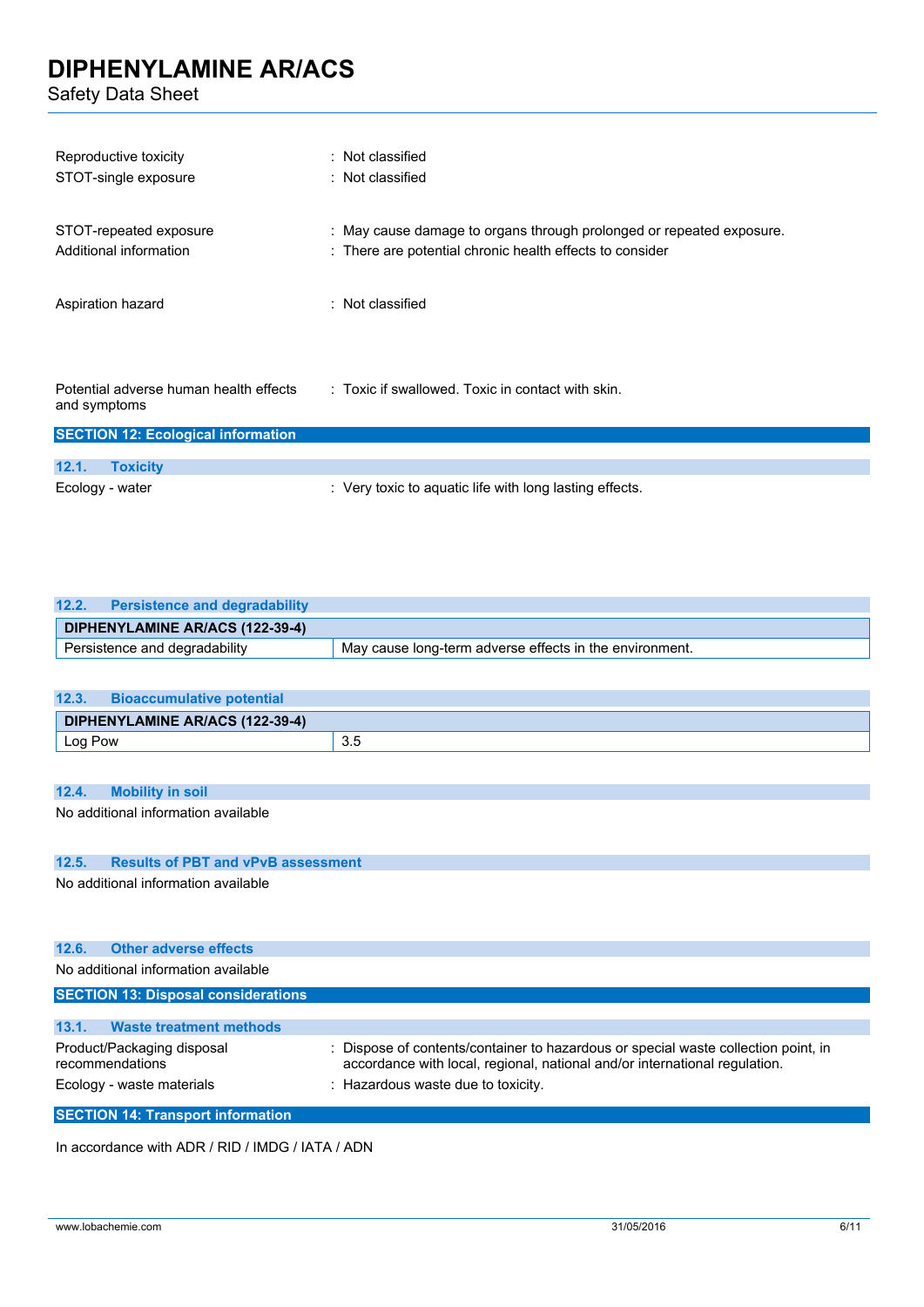## Safety Data Sheet

| 14.1.<br><b>UN number</b>               |                                                                                                  |
|-----------------------------------------|--------------------------------------------------------------------------------------------------|
| UN-No. (ADR)                            | : 3077                                                                                           |
| UN-No. (IMDG)                           | : 3077                                                                                           |
| UN-No. (IATA)                           | : 3077                                                                                           |
| UN-No. (ADN)                            | : 3077                                                                                           |
| UN-No. (RID)                            | :3077                                                                                            |
|                                         |                                                                                                  |
| 14.2.<br><b>UN proper shipping name</b> |                                                                                                  |
| Proper Shipping Name (ADR)              | : ENVIRONMENTALLY HAZARDOUS SUBSTANCE, SOLID, N.O.S.                                             |
| Proper Shipping Name (IMDG)             | : ENVIRONMENTALLY HAZARDOUS SUBSTANCE, SOLID, N.O.S.                                             |
| Proper Shipping Name (IATA)             | : Environmentally hazardous substance, solid, n.o.s.                                             |
| Proper Shipping Name (ADN)              | : ENVIRONMENTALLY HAZARDOUS SUBSTANCE, SOLID, N.O.S.                                             |
| Proper Shipping Name (RID)              | : ENVIRONMENTALLY HAZARDOUS SUBSTANCE, SOLID, N.O.S.                                             |
| Transport document description (ADR)    | : UN 3077 ENVIRONMENTALLY HAZARDOUS SUBSTANCE, SOLID, N.O.S., 9, III,<br>$(-)$                   |
| Transport document description (IMDG)   | : UN 3077 ENVIRONMENTALLY HAZARDOUS SUBSTANCE, SOLID, N.O.S., 9, III,<br><b>MARINE POLLUTANT</b> |
| Transport document description (IATA)   | : UN 3077 Environmentally hazardous substance, solid, n.o.s., 9, III                             |
| Transport document description (ADN)    | : UN 3077 ENVIRONMENTALLY HAZARDOUS SUBSTANCE, SOLID, N.O.S., 9, III                             |
| Transport document description (RID)    | : UN 3077 ENVIRONMENTALLY HAZARDOUS SUBSTANCE, SOLID, N.O.S., 9, III                             |
|                                         |                                                                                                  |

| 14.3.      | <b>Transport hazard class(es)</b> |     |
|------------|-----------------------------------|-----|
| <b>ADR</b> |                                   |     |
|            | Transport hazard class(es) (ADR)  | : 9 |
|            | Danger labels (ADR)               | . 9 |
|            |                                   |     |



#### **IMDG**

Transport hazard class(es) (IMDG) : 9 Danger labels (IMDG)  $\qquad \qquad$  : 9





#### **IATA**

Transport hazard class(es) (IATA) : 9 Hazard labels (IATA) : 9



#### **ADN**

| Transport hazard class(es) (ADN) | : 9 |  |
|----------------------------------|-----|--|
| Danger labels (ADN)              | : 9 |  |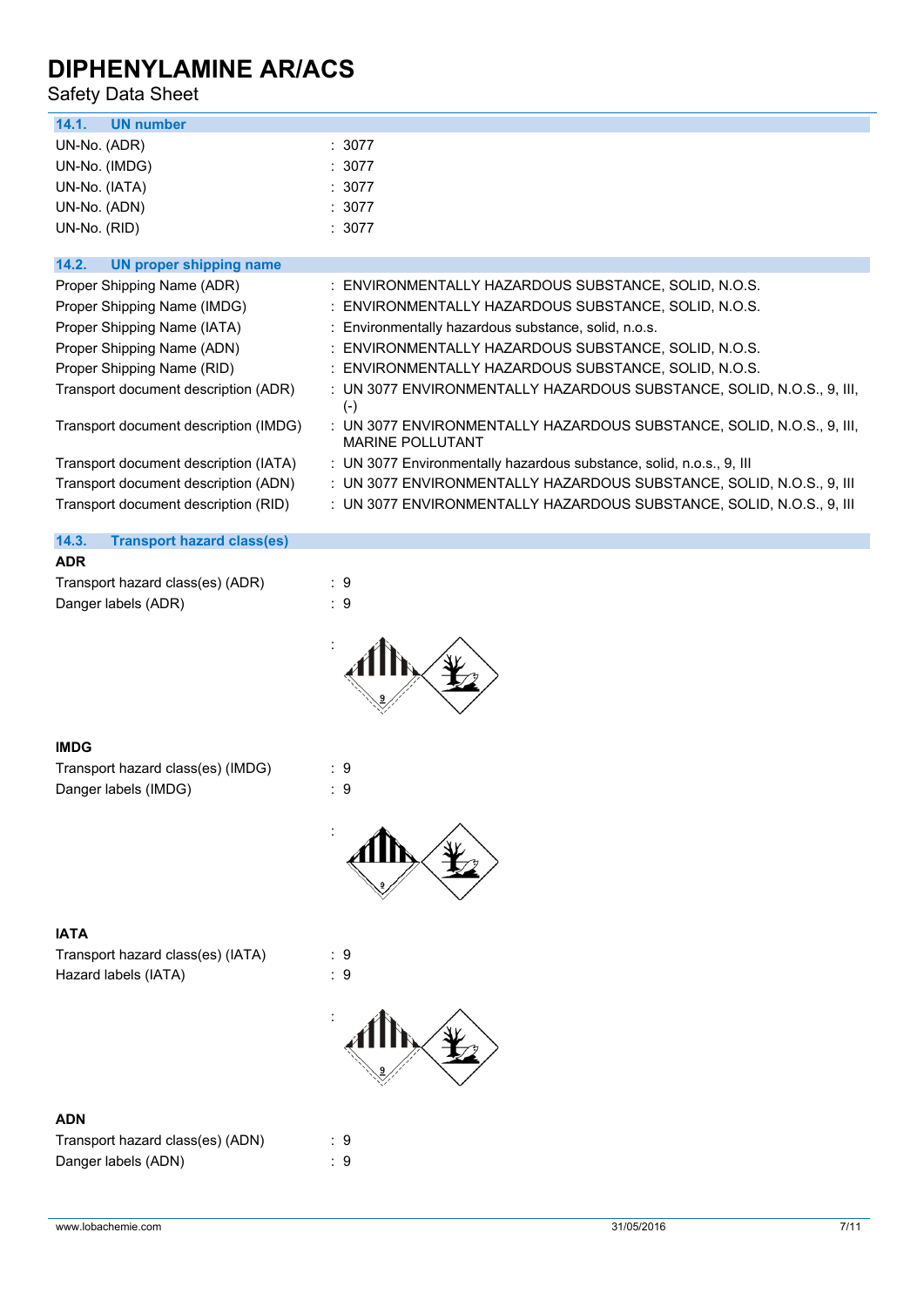Safety Data Sheet



#### **RID**

Transport hazard class(es) (RID) : 9 Danger labels (RID) : 9



| <b>Packing group</b><br>14.4.         |       |
|---------------------------------------|-------|
| Packing group (ADR)                   | : III |
| Packing group (IMDG)                  | : III |
| Packing group (IATA)                  | ÷ III |
| Packing group (ADN)                   | ÷ III |
| Packing group (RID)                   | ÷ III |
|                                       |       |
| 14.5.<br><b>Environmental hazards</b> |       |
| Dangerous for the environment         | : Yes |
| Marine pollutant                      | : Yes |

| Other information | : No supplementary information available |
|-------------------|------------------------------------------|
|-------------------|------------------------------------------|

| <b>Special precautions for user</b><br>14.6.                               |                           |
|----------------------------------------------------------------------------|---------------------------|
| - Overland transport                                                       |                           |
| Classification code (ADR)                                                  | : M7                      |
| Special provisions (ADR)                                                   | : 274, 335, 375, 601      |
| Limited quantities (ADR)                                                   | : 5kg                     |
| Excepted quantities (ADR)                                                  | $E = 1$                   |
| Packing instructions (ADR)                                                 | : P002, IBC08, LP02, R001 |
| Special packing provisions (ADR)                                           | $:$ PP12, B3              |
| Mixed packing provisions (ADR)                                             | : MP10                    |
| Portable tank and bulk container<br>instructions (ADR)                     | : T1, BK1, BK2, BK3       |
| Portable tank and bulk container special<br>provisions (ADR)               | : TP33                    |
| Tank code (ADR)                                                            | : SGAV, LGBV              |
| Vehicle for tank carriage                                                  | : AT                      |
| Transport category (ADR)                                                   | : 3                       |
| Special provisions for carriage - Packages<br>(ADR)                        | : V13                     |
| Special provisions for carriage - Bulk<br>(ADR)                            | : VC1, VC2                |
| Special provisions for carriage - Loading,<br>unloading and handling (ADR) | $\therefore$ CV13         |
| Hazard identification number (Kemler No.)                                  | : 90                      |
| Orange plates                                                              | ٠<br>90                   |
|                                                                            |                           |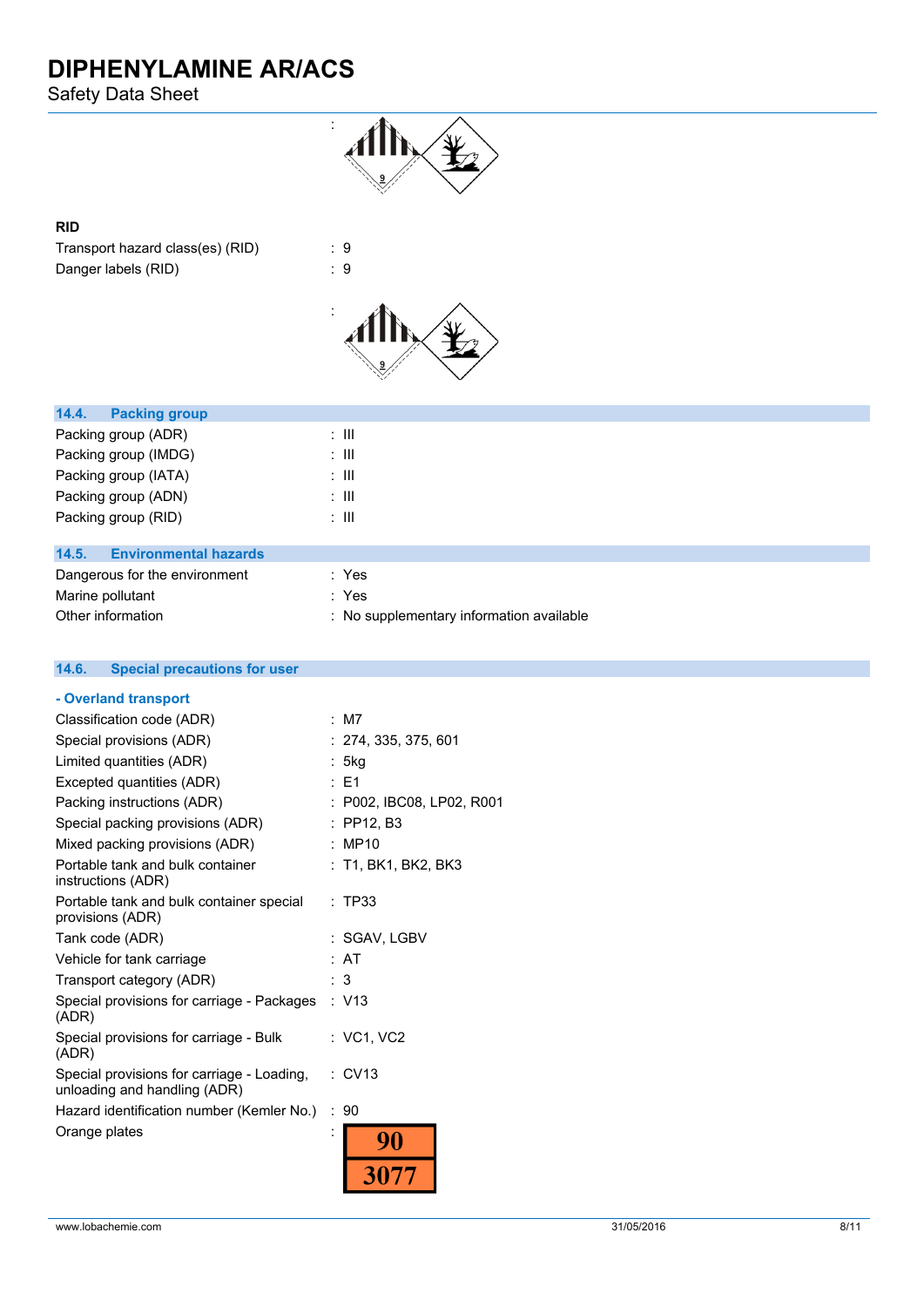Safety Data Sheet

| Tunnel restriction code (ADR)                                   | $\mathcal{L}$                                                                                                          |
|-----------------------------------------------------------------|------------------------------------------------------------------------------------------------------------------------|
| EAC code                                                        | : 2Z                                                                                                                   |
| - Transport by sea                                              |                                                                                                                        |
| Special provisions (IMDG)                                       | : 274, 335, 966, 967, 969                                                                                              |
| Limited quantities (IMDG)                                       | : 5 kg                                                                                                                 |
| Excepted quantities (IMDG)                                      | $\therefore$ E1                                                                                                        |
| Packing instructions (IMDG)                                     | : LP02, P002                                                                                                           |
| Special packing provisions (IMDG)                               | $\therefore$ PP12                                                                                                      |
| IBC packing instructions (IMDG)                                 | : IBC08                                                                                                                |
| IBC special provisions (IMDG)                                   | $\therefore$ B3                                                                                                        |
| Tank instructions (IMDG)                                        | : BK1, BK2, BK3, T1                                                                                                    |
| Tank special provisions (IMDG)                                  | : TP33                                                                                                                 |
| EmS-No. (Fire)                                                  | $: F-A$                                                                                                                |
| EmS-No. (Spillage)                                              | $: S-F$                                                                                                                |
| Stowage category (IMDG)                                         | : A                                                                                                                    |
| Stowage and handling (IMDG)                                     | : SW23                                                                                                                 |
| MFAG-No                                                         | : 171                                                                                                                  |
|                                                                 |                                                                                                                        |
| - Air transport                                                 |                                                                                                                        |
| PCA Excepted quantities (IATA)<br>PCA Limited quantities (IATA) | $\therefore$ E1<br>: Y956                                                                                              |
| PCA limited quantity max net quantity                           |                                                                                                                        |
| (IATA)                                                          | : 30kgG                                                                                                                |
| PCA packing instructions (IATA)                                 | : 956                                                                                                                  |
| PCA max net quantity (IATA)                                     | : 400kg                                                                                                                |
| CAO packing instructions (IATA)                                 | : 956                                                                                                                  |
| CAO max net quantity (IATA)                                     | : 400kg                                                                                                                |
| Special provisions (IATA)                                       | : A97, A158, A179, A197                                                                                                |
| ERG code (IATA)                                                 | : 9L                                                                                                                   |
| - Inland waterway transport                                     |                                                                                                                        |
| Classification code (ADN)                                       | : M7                                                                                                                   |
| Special provisions (ADN)                                        | : 274, 335, 375, 601                                                                                                   |
| Limited quantities (ADN)                                        | $: 5$ kg                                                                                                               |
| Excepted quantities (ADN)                                       | $\therefore$ E1                                                                                                        |
| Carriage permitted (ADN)                                        | $: T^*B^{**}$                                                                                                          |
| Equipment required (ADN)                                        | $:$ PP, A                                                                                                              |
| Number of blue cones/lights (ADN)                               | $\therefore$ 0                                                                                                         |
| Additional requirements/Remarks (ADN)                           | : * Only in the molten state. ** For carriage in bulk see also 7.1.4.1. ** * Only in the<br>case of transport in bulk. |
| - Rail transport                                                |                                                                                                                        |
| Classification code (RID)                                       | : M7                                                                                                                   |
| Special provisions (RID)                                        | : 274, 335, 375, 601                                                                                                   |
| Excepted quantities (RID)                                       | $\therefore$ E1                                                                                                        |
| Packing instructions (RID)                                      | : P002, IBC08, LP02, R001                                                                                              |
| Special packing provisions (RID)                                | : PP12, B3                                                                                                             |
| Mixed packing provisions (RID)                                  | : MP10                                                                                                                 |
| Portable tank and bulk container<br>instructions (RID)          | : T1, BK1, BK2, BK3                                                                                                    |
| Portable tank and bulk container special<br>provisions (RID)    | : TP33                                                                                                                 |
| Tank codes for RID tanks (RID)                                  | : SGAV, LGBV                                                                                                           |
| Transport category (RID)                                        | : 3                                                                                                                    |
|                                                                 |                                                                                                                        |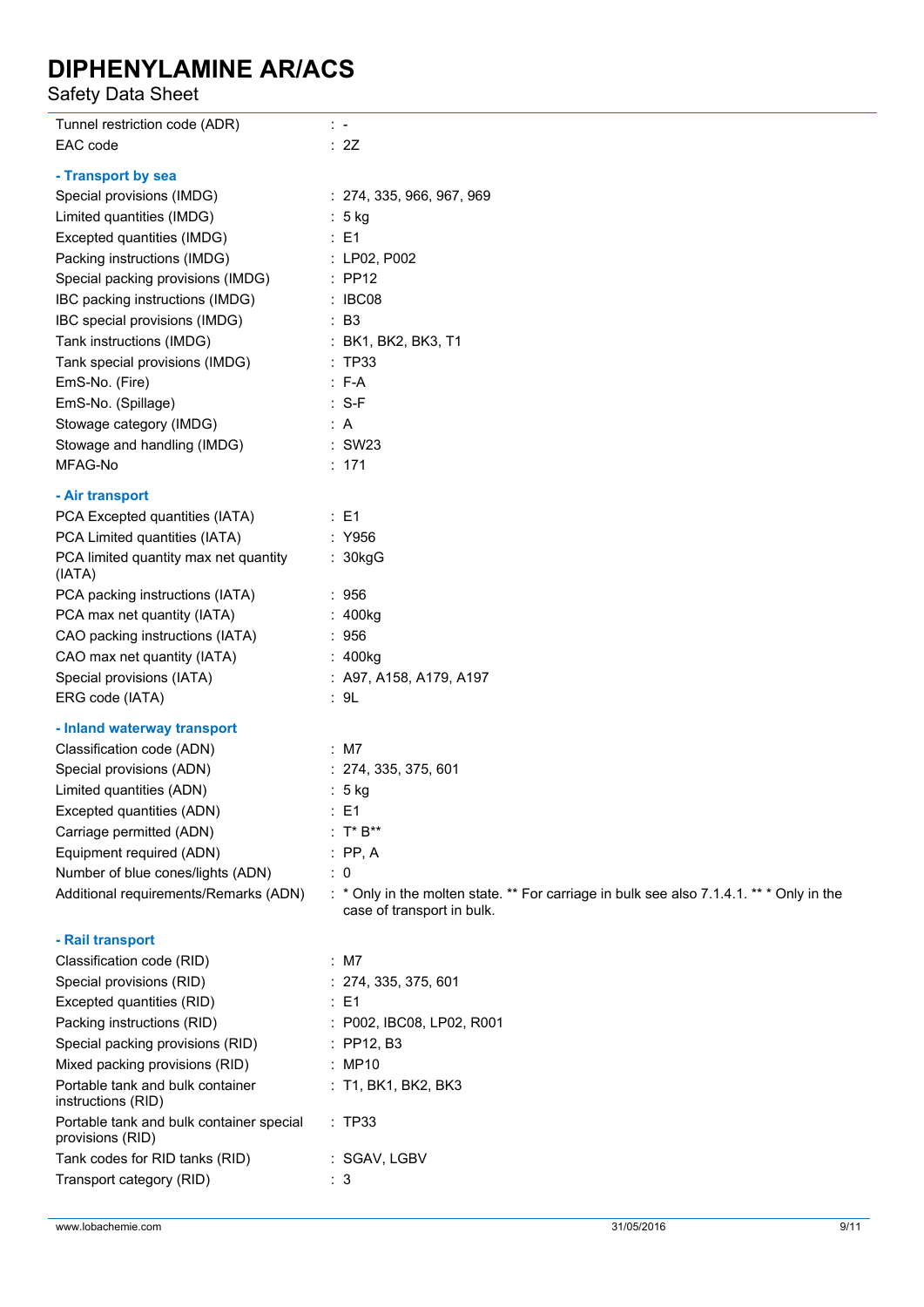## Safety Data Sheet

| Special provisions for carriage - Packages : W13<br>(RID)                  |                   |
|----------------------------------------------------------------------------|-------------------|
| Special provisions for carriage - Bulk<br>(RID)                            | : VC1, VC2        |
| Special provisions for carriage - Loading,<br>unloading and handling (RID) | : CW13, CW31      |
| Colis express (express parcels) (RID)                                      | $\therefore$ CE11 |
| Hazard identification number (RID)                                         | : 90              |
|                                                                            |                   |

#### **14.7. Transport in bulk according to Annex II of MARPOL 73/78 and the IBC Code**

Not applicable

**SECTION 15: Regulatory information**

**15.1. Safety, health and environmental regulations/legislation specific for the substance or mixture**

#### **15.1.1. EU-Regulations**

No REACH Annex XVII restrictions DIPHENYLAMINE AR/ACS is not on the REACH Candidate List DIPHENYLAMINE AR/ACS is not on the REACH Annex XIV List

#### **15.1.2. National regulations**

#### **Germany**

| Reference to AwSV                                                                       | : Water hazard class (WGK) 3, severe hazard to water (Classification according to<br>AwSV; ID No. 726)                                                     |
|-----------------------------------------------------------------------------------------|------------------------------------------------------------------------------------------------------------------------------------------------------------|
| 12th Ordinance Implementing the Federal<br>Immission Control Act - 12. BlmSchV          | : Is not subject of the 12. BlmSchV (Hazardous Incident Ordinance)                                                                                         |
| <b>Netherlands</b>                                                                      |                                                                                                                                                            |
| SZW-lijst van kankerverwekkende stoffen                                                 | $\therefore$ The substance is not listed                                                                                                                   |
| SZW-lijst van mutagene stoffen                                                          | : The substance is not listed                                                                                                                              |
| NIET-limitatieve lijst van voor de<br>voortplanting giftige stoffen – Borstvoeding      | $\therefore$ The substance is not listed                                                                                                                   |
| NIET-limitatieve lijst van voor de<br>voortplanting giftige stoffen -<br>Vruchtbaarheid | : The substance is not listed                                                                                                                              |
| NIET-limitatieve lijst van voor de<br>voortplanting giftige stoffen – Ontwikkeling      | : The substance is not listed                                                                                                                              |
| <b>Denmark</b>                                                                          |                                                                                                                                                            |
| Recommendations Danish Regulation                                                       | : Young people below the age of 18 years are not allowed to use the product<br>Pregnant/breastfeeding women working with the product must not be in direct |

contact with the product